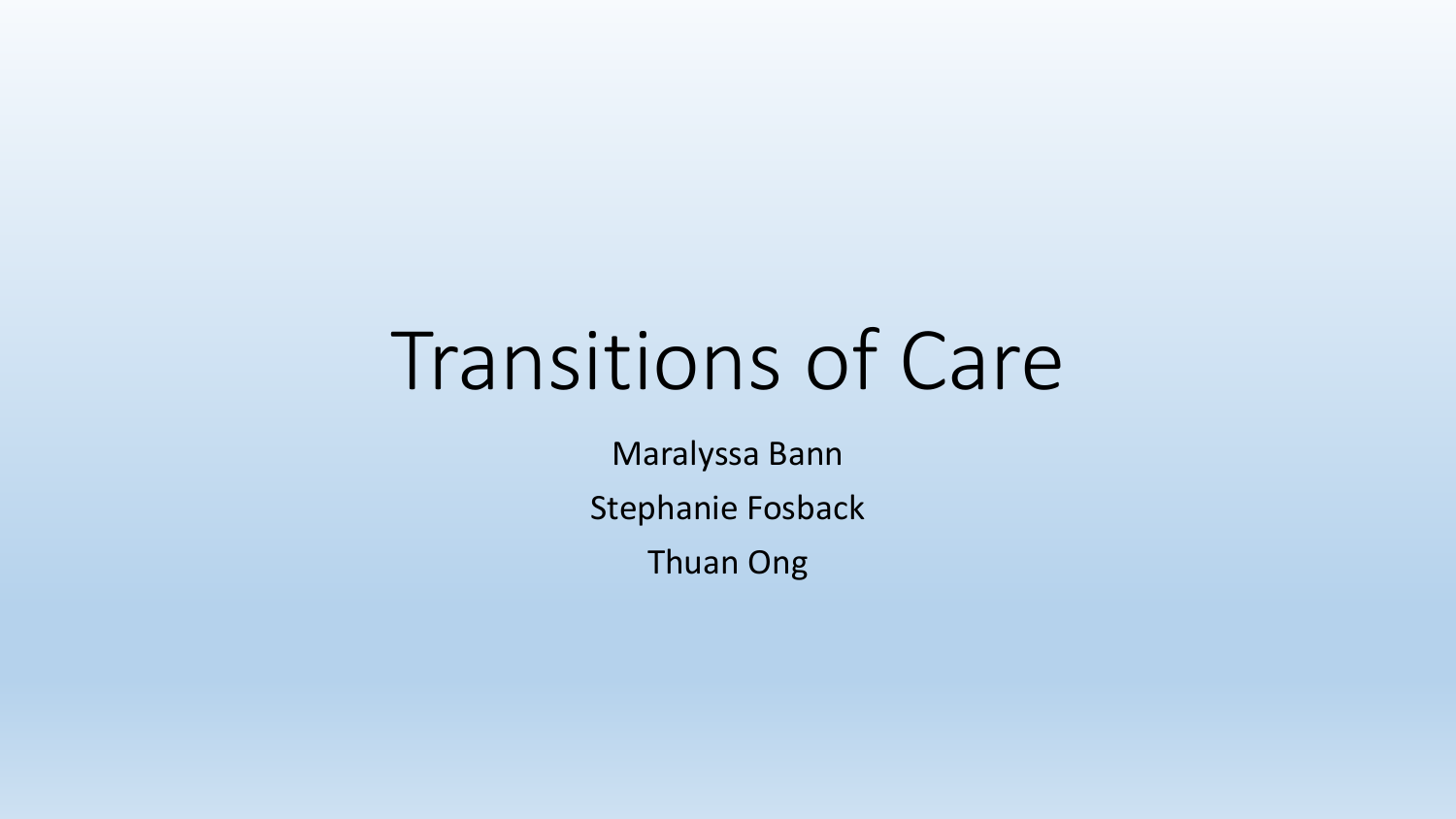# Case Presentation:

- 55 yo man with CKD, HFrEF, Afib on AC, severe COPD, chronic pain due to right hip OA/osteonecrosis, restless leg syndrome and suspected neurocognitive impairment
- •In 2019 he had an admission for hard to control afib with rapid ventricular rate and was started on amiodarone & carvedilol.
- •In Jan 2020 thrice weekly hemodialysis was initiated for volume overload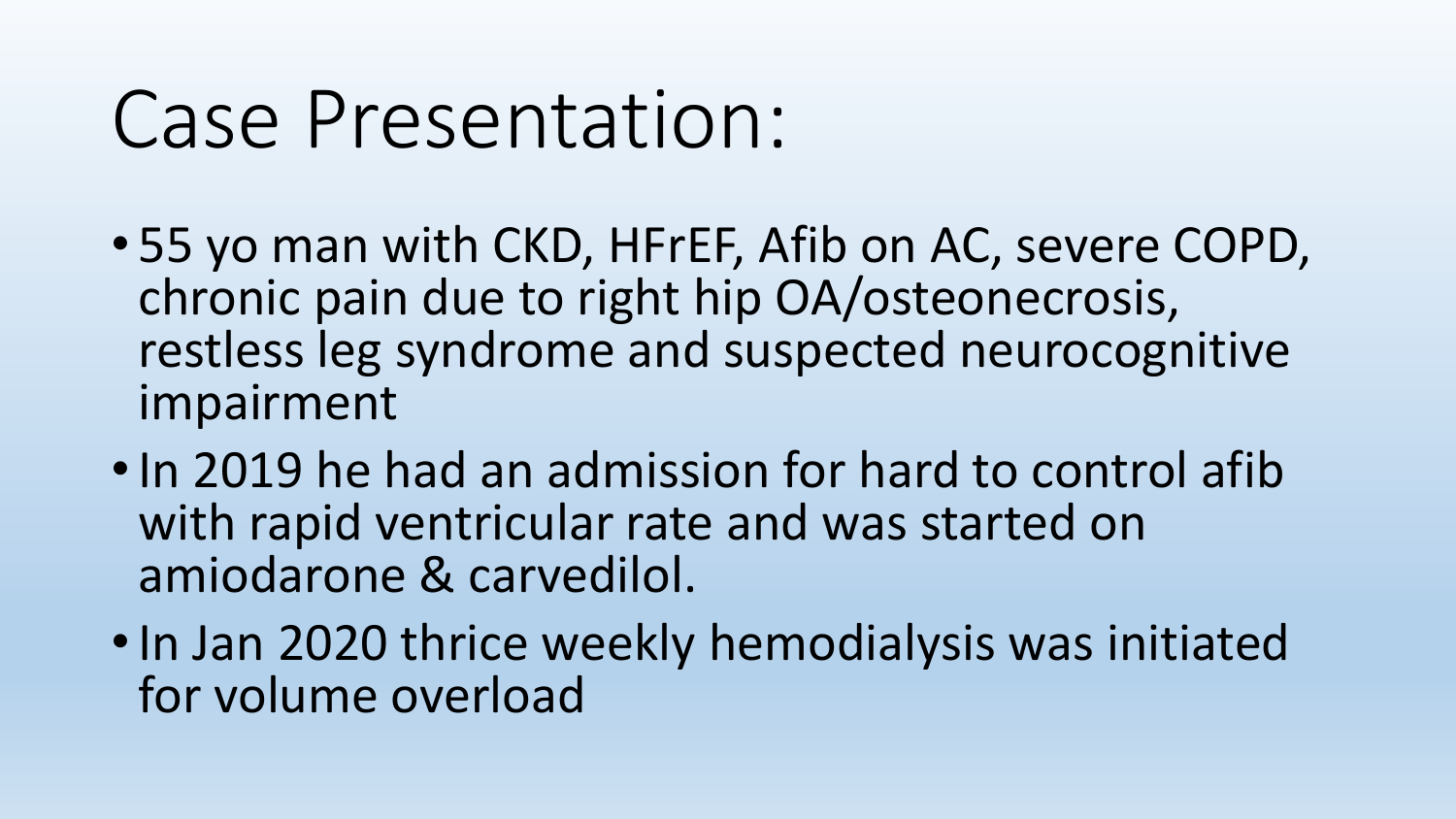- In June 2020, he was placed on oxygen & started on bipap for hypoxic hypercapnic respiratory failure thought to be progression of HF and COPD.
- CT chest at the time showed interstitial changes attributed to volume overload.
- Amiodarone not stopped by pulmonology or primary MD. No follow up with cardiology planned to address ongoing amiodarone use.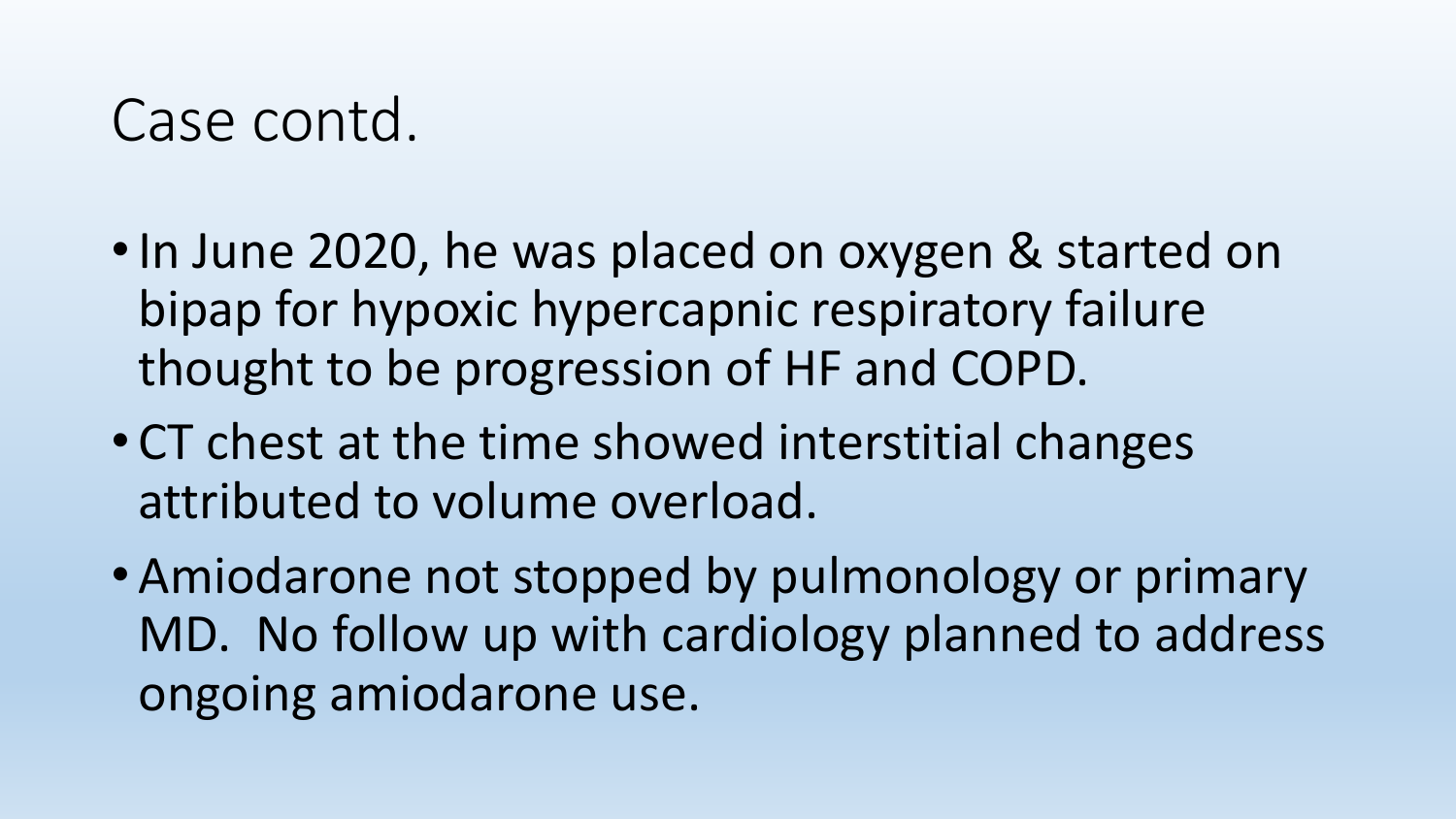Communication between PCP and specialists improves patient outcomes and satisfaction. Unfortunately, this occurs inconsistently.

Who Does What When You Have Multiple consultants?

PCPs and specialists report inconsistent receipt of communications from other physicians.

Those that reported inconsistent receipt also reported that it impacts their ability to provide High-quality care.

Primary care physicians and specialists both report that collaboration is worth the extra time it takes to provide improved care for patients.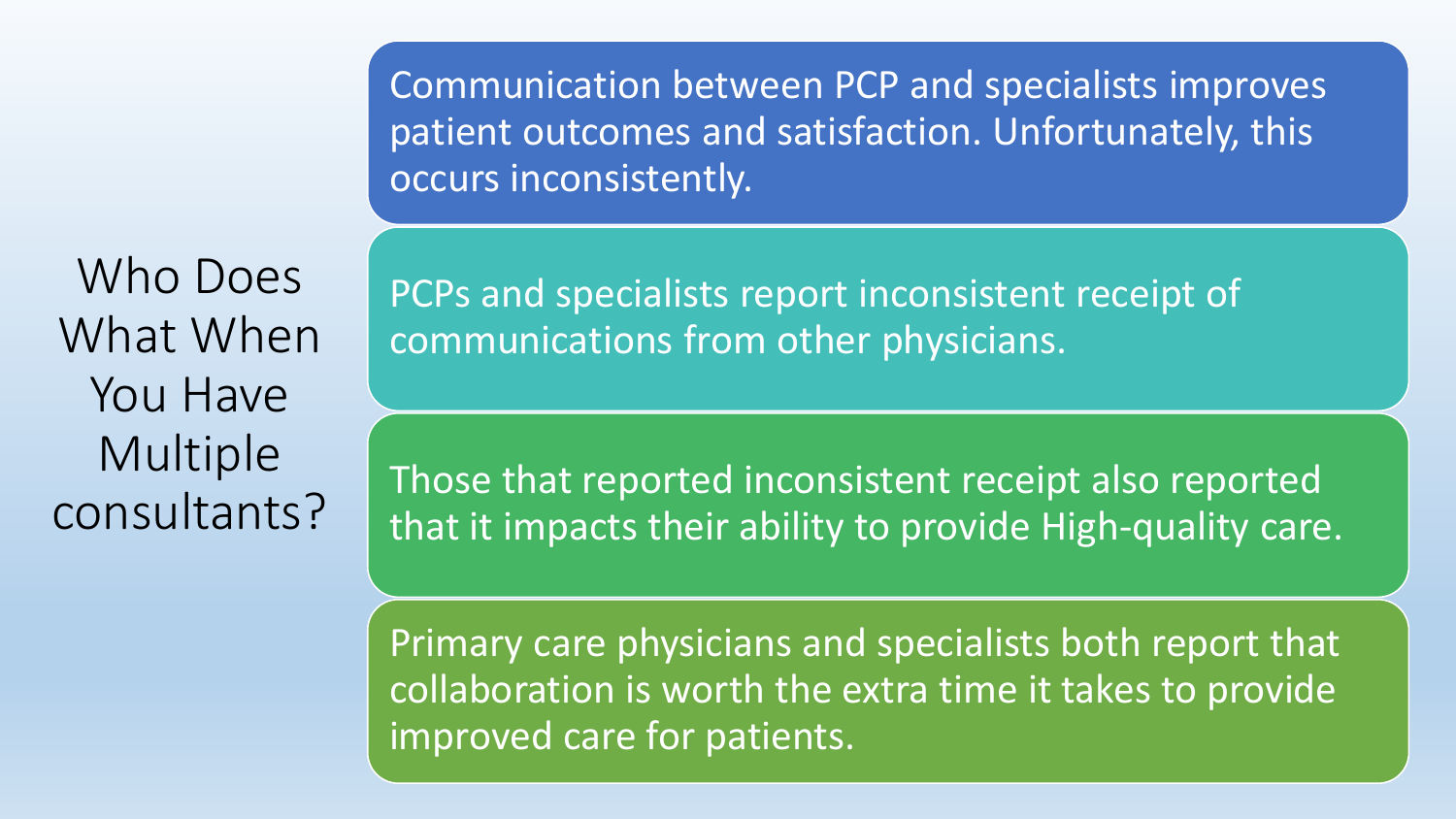#### Practical Application

Consider writing a summary of why you are sending patient to the specialist & specific question. "Quality" reports helped with communication, & specialists stated in this study they received less of this.

Consider longer "post consult" visits.

Have a nurse manager make sure consult notes are available prior to visits.

Suggestion from a General Internist (not evidence based):

Call the specialist

Make clear who is doing what and what the roles are.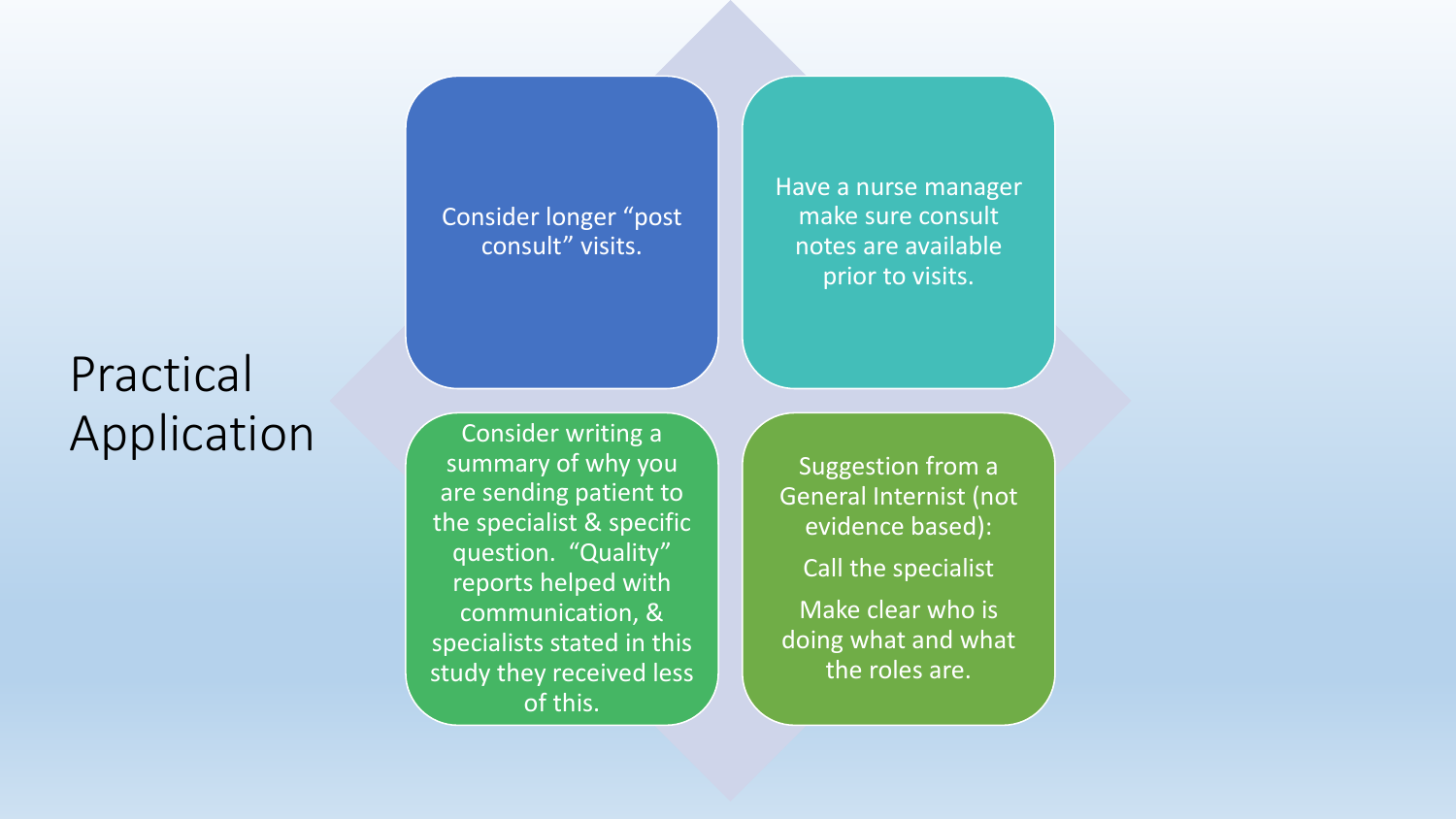- Dec 2020, he was admitted to LTAC.
- At this point patient has chronic volume overload from ESRD & HF. He was on 2-4 L NC oxygen and had chronic hypercapnia on prescribed bipap.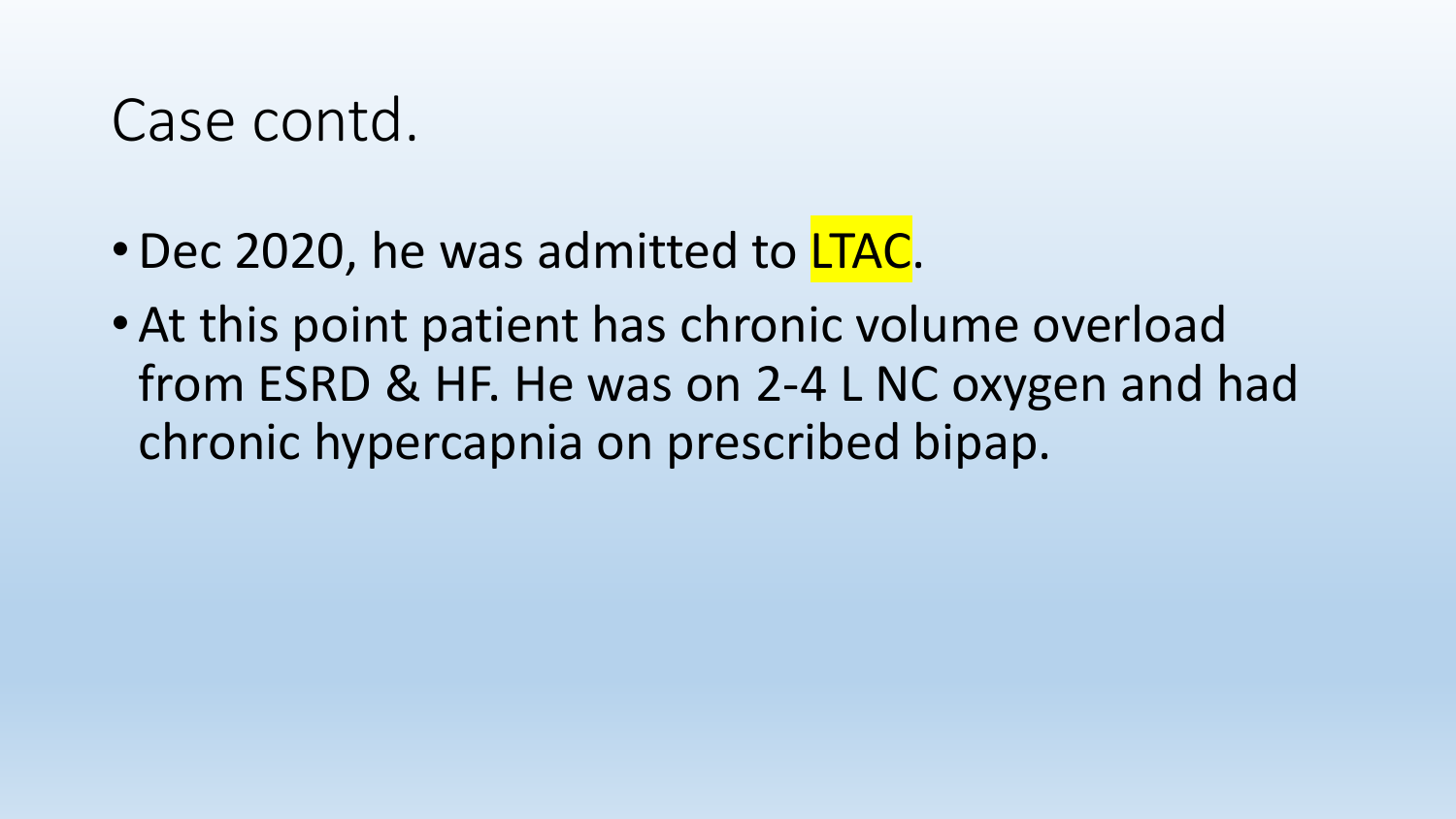#### Overview of ALF vs. AFH vs. SNF

|                               | <b>Senior Apartment</b><br><b>Housing</b> | <b>Assisted Living</b><br><b>Facility</b> | <b>Adult Family Home</b><br>(AFH)     | <b>Skilled Nursing</b><br><b>Facility (SNF)</b> |
|-------------------------------|-------------------------------------------|-------------------------------------------|---------------------------------------|-------------------------------------------------|
| <b>ADL</b> assistance         | <b>None</b>                               | Yes                                       | Yes                                   | Yes                                             |
| <b>IADL</b> assistance        | <b>None</b>                               | Yes                                       | Yes                                   | Yes                                             |
| <b>Onsite medical care</b>    | <b>None</b>                               | Variable, limited,<br>intermittent        | Usually none; nurse<br>delegated care | RN/LPN<br>MD/NP/PA                              |
| Use of home health            | Yes                                       | Yes                                       | Yes                                   | <b>No</b>                                       |
| <b>Type of</b><br>environment | Apartment                                 | Apartment                                 | <b>Shared community</b><br>home       | Single to Quad<br>occupancy rooms               |
| Number of<br>residents        | Variable - 100s                           | Variable 25-100s                          | $2 - 6$                               | <b>Variable, 50-100</b>                         |
| Payor                         | Private                                   | Mostly private                            | Private/Medicaid                      | Medicare/Medicaid                               |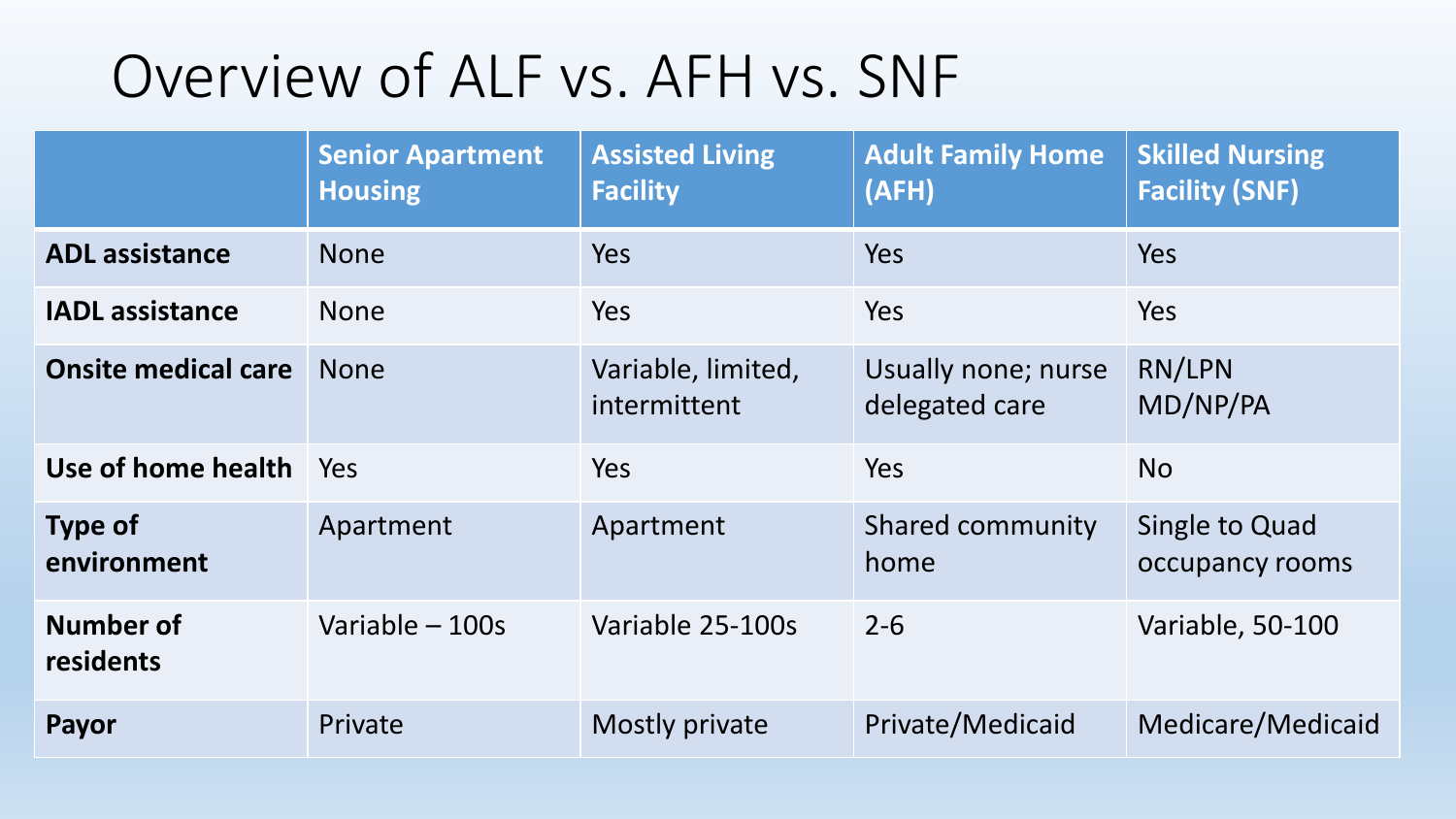• Feb 2, 2021 Admitted for AMS that was thought to be secondary to oxycodone given for hip pain. There was concern regarding stopping oxycodone given ongoing hip pain and restless legs causing insomnia and worsening behavioral issues. He was discharged with recommendation that opioids be used sparingly but they were not stopped. Discharged Feb 8<sup>th</sup>.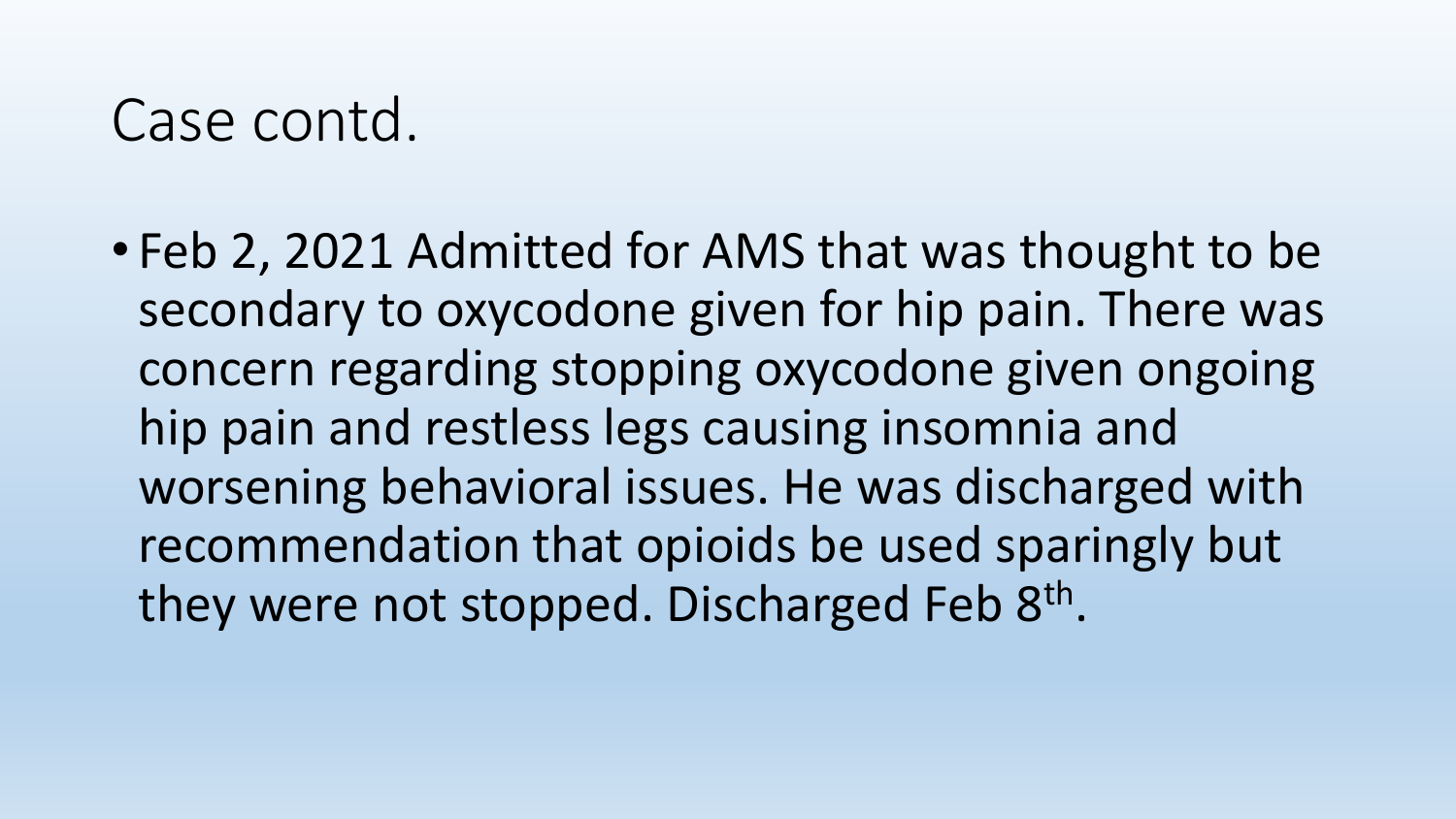• Readmitted Feb 14, 2021 for AMS secondary to acute on chronic hypercapnia from opiate overdose. Required MICU admission for Bipap and narcan gtt. Oxycodone switched from scheduled to q 6 prn but not stopped. No discussion with SNF provider regarding pain management. Discharged Feb 18th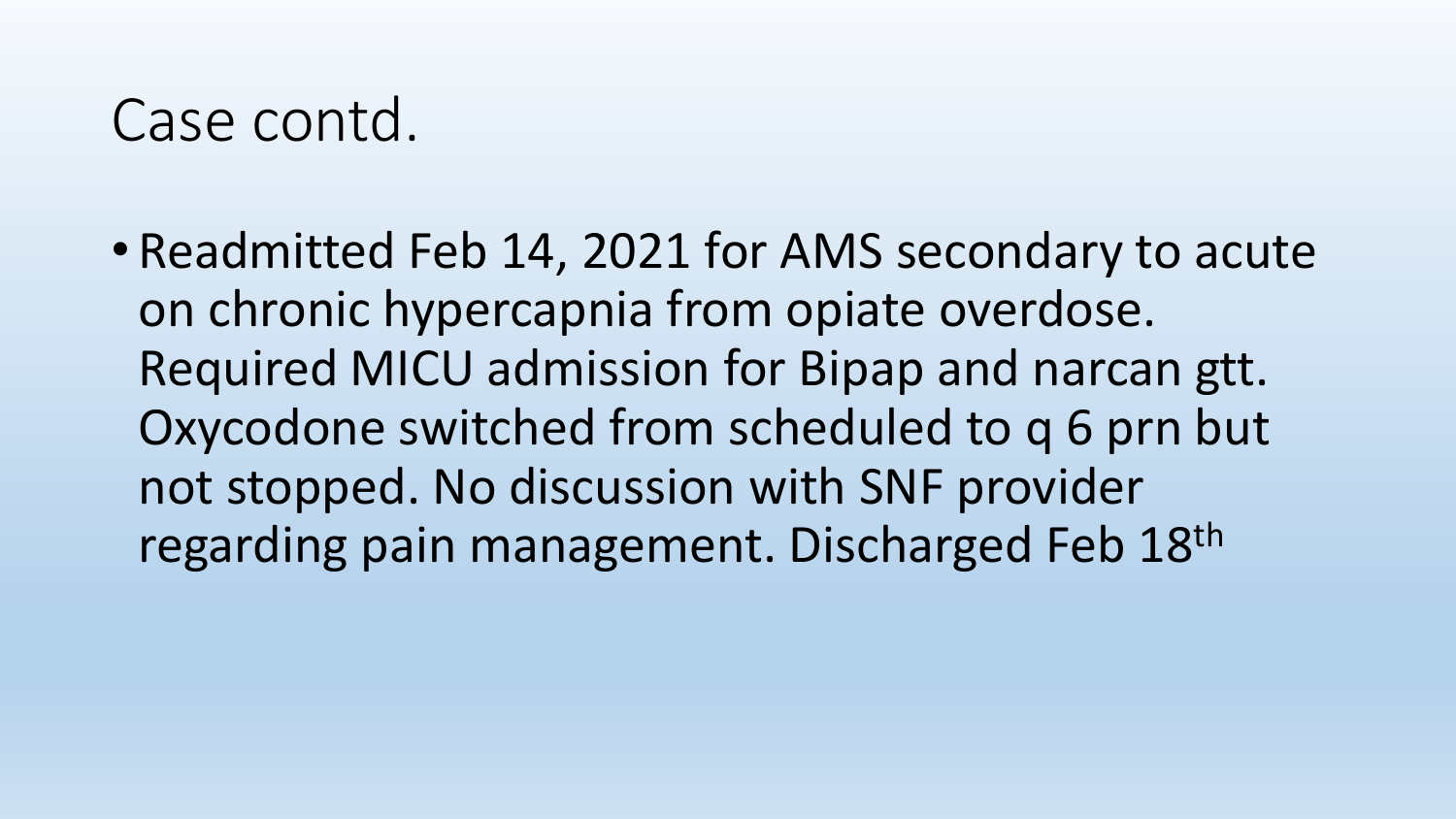## Readmission is an Opportunity to Examine Care Delivery

- Mixed evidence relating readmission rates to overall quality of care.<sup>1</sup>
- ~25% patients discharged to skilled nursing facility (SNF) are readmitted within 30 days.  $2,3$
- Common themes<sup>4</sup>
	- Condition and acuity not well-suited to SNF capabilities
	- Misaligned expectations among providers and families
	- Complicated interfacility relationships

1Benbassat J and Taragin M. Hospital readmissions as a measure of quality of health care. Arch Intern Med. 2000;160(8):1074-1081.

<sup>2</sup>Dharmarajan K et al. Diagnoses and timing of 30-day readmissions after hospitalization for heart failure, acute myocardial infarction, or pneumonia. JAMA. 2013;309:355-363.

<sup>3</sup>Burke RE et al. Hospital readmission from post-acute care facilities: risk factors, timing, and outcomes. J Am Med Dir Assoc. 2016;17:249-255.

<sup>4</sup>Minges KE, et al. Hospital readmission from skilled nursing facilities: perspectives of hospital and SNF providers. J Am Med Dir Assoc. 2019;20(8):1050-1051.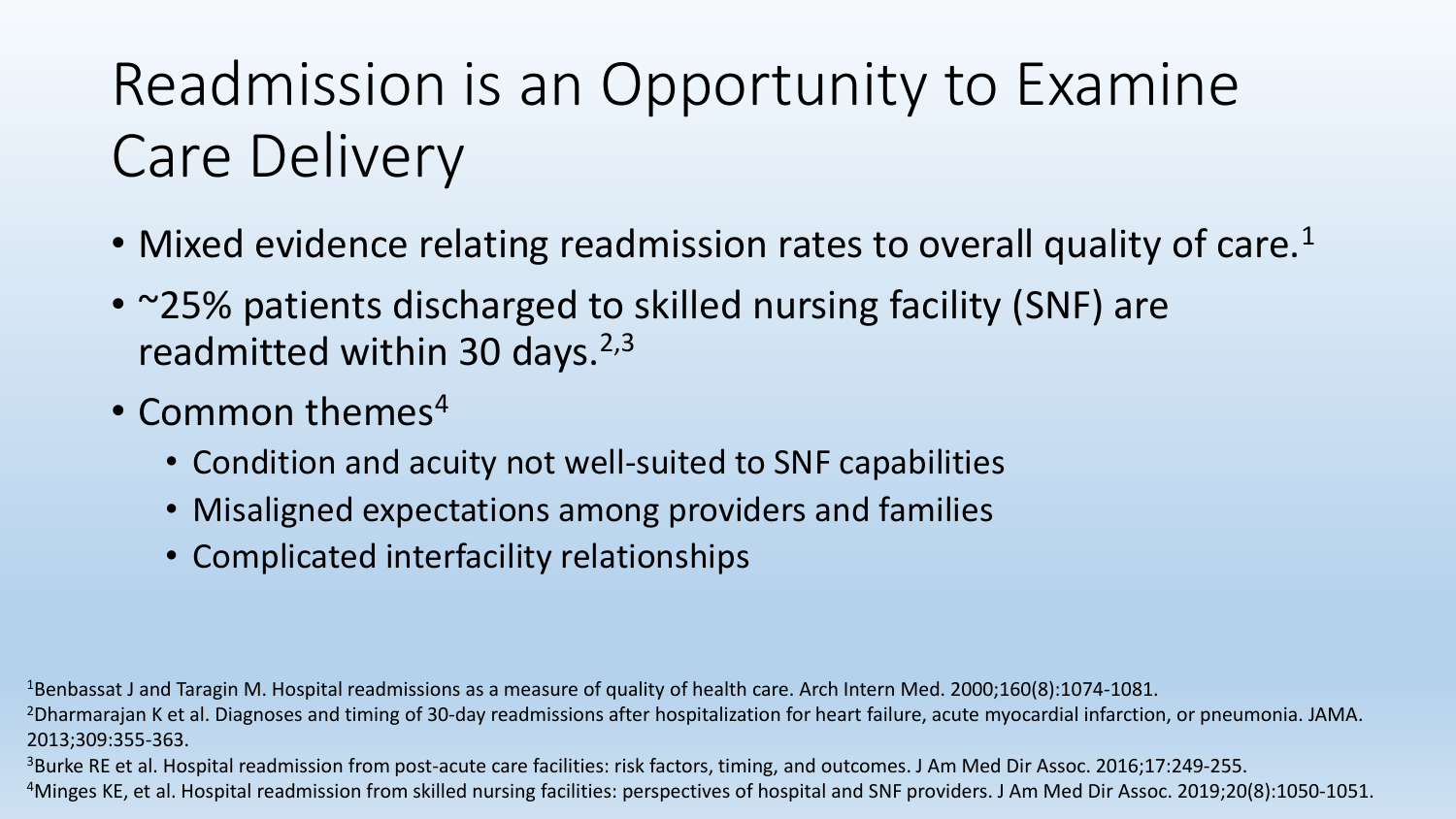#### Common Drivers and Consequences of Hospital-Based SNF Discharge Decision-Making

| <b>Driver</b>                                                                        | <b>Consequence</b>                                                                      |
|--------------------------------------------------------------------------------------|-----------------------------------------------------------------------------------------|
| Pressure to Expedite Evaluation and Discharge<br>Decision-Making                     | Use of SNF as "Safety Net"                                                              |
| Lack of Knowledge of SNF Care Delivery, Quality,<br>or Patient Outcomes <sup>2</sup> | Lack of Standardized Process or Clear Decision-<br><b>Making for Selecting Patients</b> |

1Burke RE et al. How hospital clinicians select patients for skilled nursing facilities. J Am Geriatr Soc. 201765(11):2466-2472. <sup>2</sup>Ward KT et al. Do internal medicine residents know enough about skilled nursing facilities to orchestrate good care transition? J Am Med Dir Assoc. 2014;15:841-843.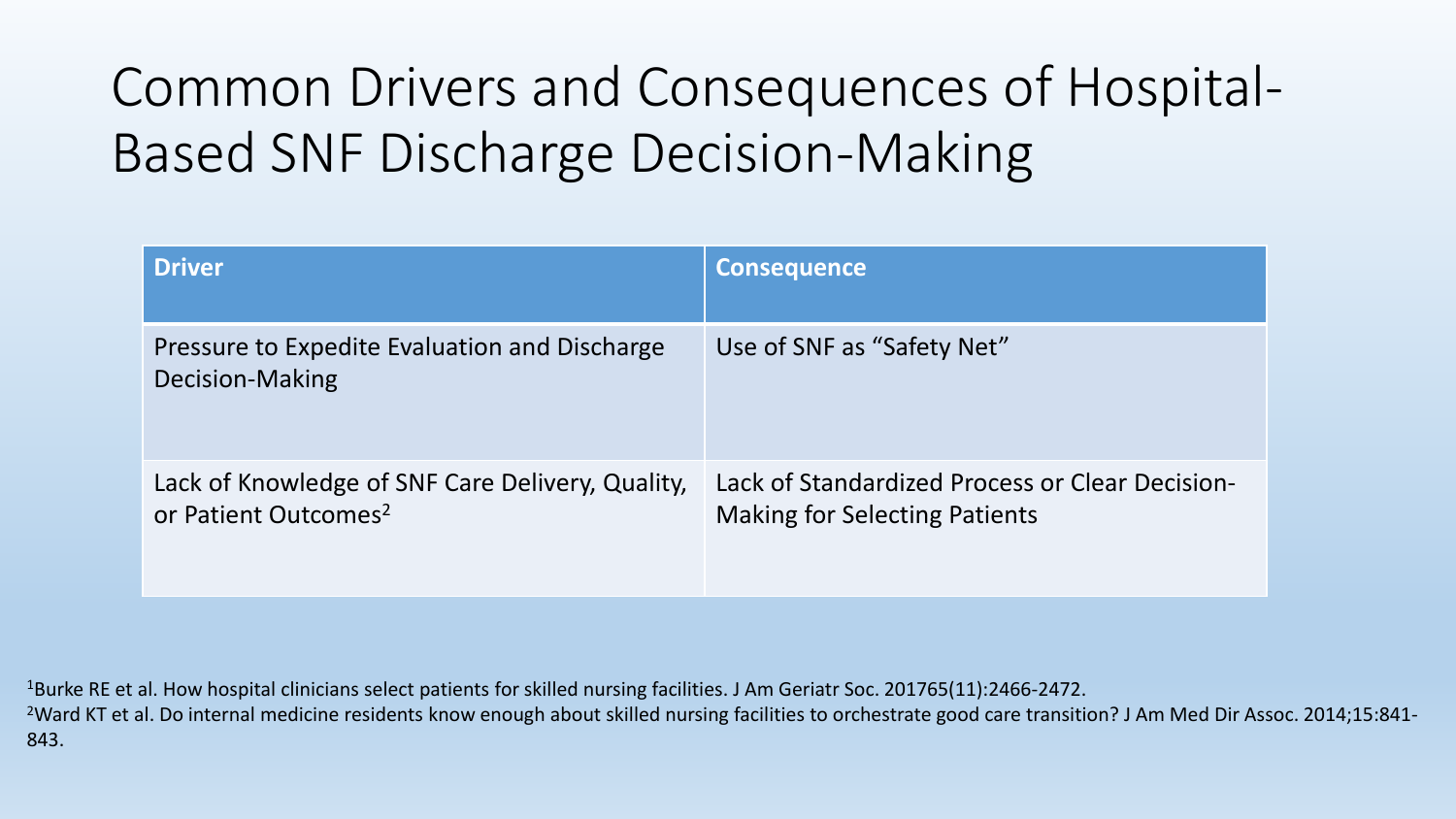• Readmitted March 3<sup>rd</sup> 2021 admitted for AMS, acute on chronic hypercapnic respiratory failure. Required MICU admission for Bipap & narcan gtt. At this admission amiodarone was 'discontinued' given concern for possible drug induced interstitial lung disease contributing to frequent respiratory decompensation. Opioids were also discontinued but with no alternative pain or behavior management plan. He was discharged back to SNF with recommendation to continue bipap when sleeping.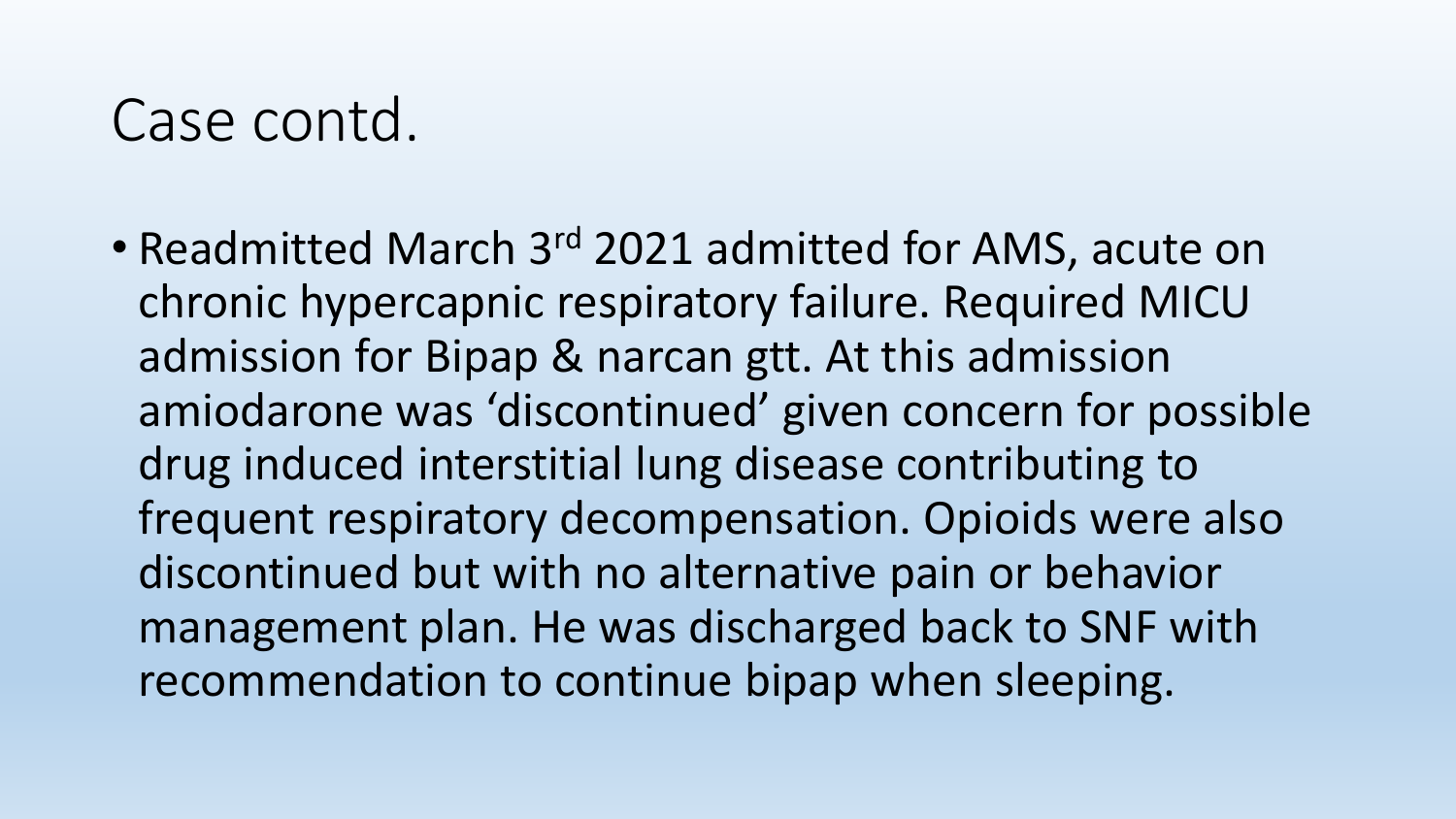Resources for Patients with Complex Needs and High Risk of Hospitalization

- An independent, graded association between GFR and risk of death, cardiovascular events, and hospitalization $1$
- Hospitalized patients with ESRD had similar palliative care needs, improvement in symptoms, and clarification of goals as patients with other serious illnesses<sup>2</sup>
- Patients with non-cancer illness receiving palliative care referral had fewer ED visits, hospitalization, and admissions to ICU as compared to those without palliative care<sup>3</sup>

1Go AS et al. Chronic kidney disease and the risks of death, cardiovascular events, and hospitalization. NEJM. 2004;351(13):1296-305.

<sup>2</sup>Grubbs V et al. Characteristics and outcomes of in-hospital palliative care consultation among patients with renal disease versus other serious illnesses. Clin J Am Soc Nephrol. 2017;12(7):1085-1089.

<sup>3</sup>Quinn KL et al. Association between palliative care and healthcare outcomes among adults with terminal non-cancer illness: population based matched cohort study. BMJ. 2020;370:m2257.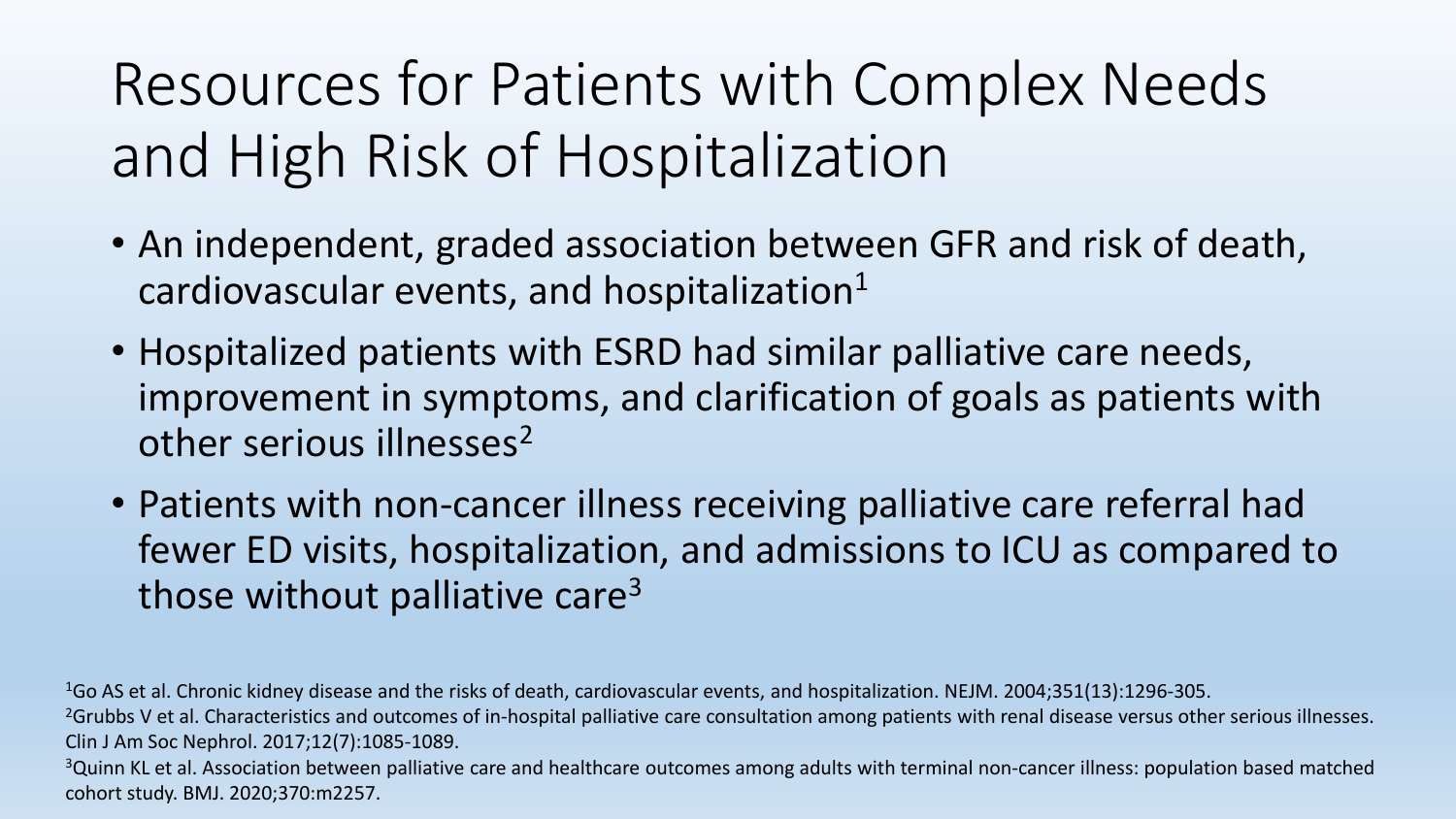- Readmitted March 13<sup>th</sup> 2021 for AMS, acute on chronic hypercapnic respiratory failure. Required MICU admission for Bipap.
- At this admission, amiodarone continued to be listed on SNF med list/MAR and after some chart digging it was discovered that it in fact been discontinued at last hospitalization. However, it was unclear if it was still being administered at SNF.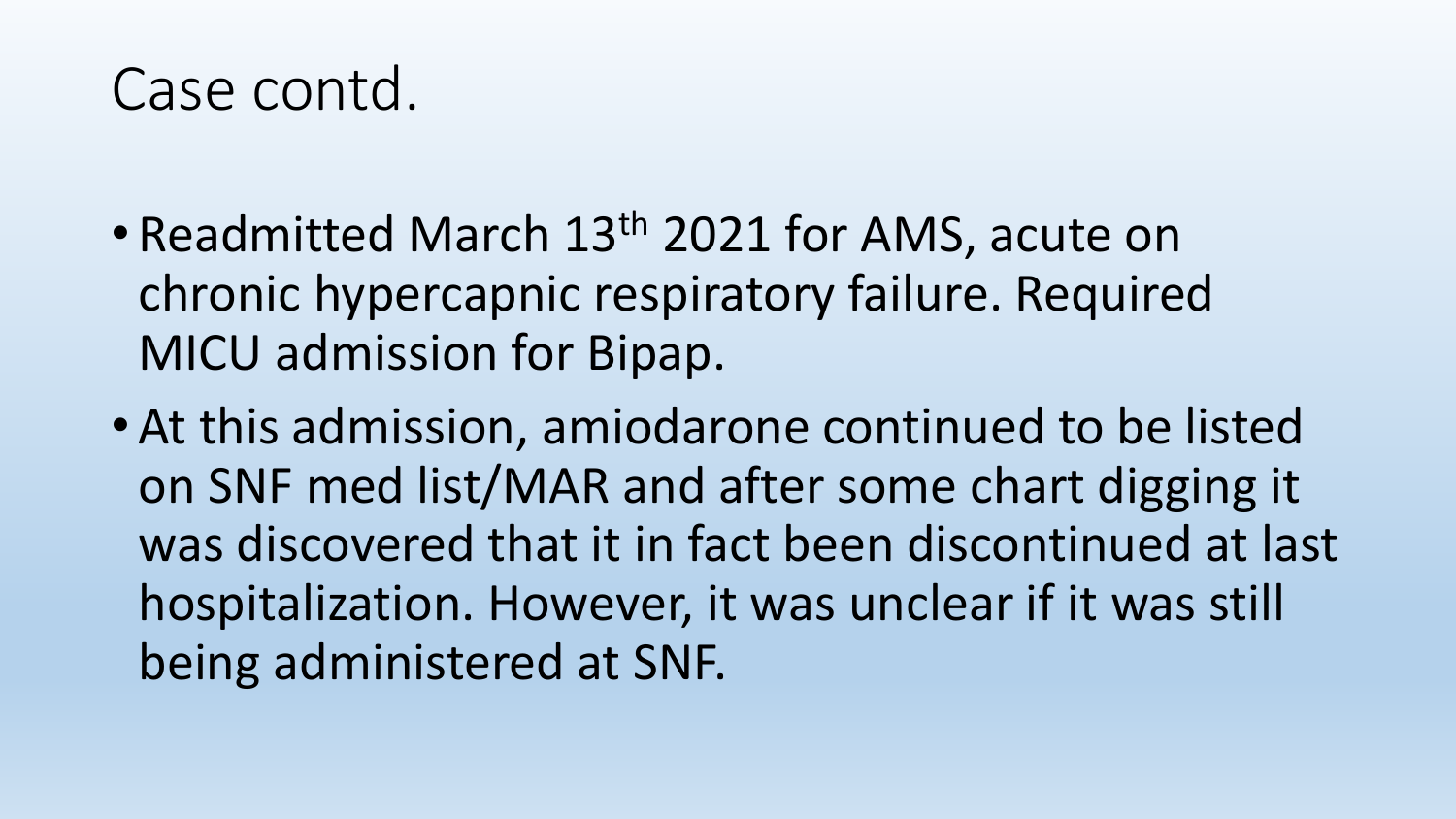| <b>Facility</b>                                                                                                     | Pharmacy<br>PharMerica                                                                                                                                                     |     |                          |     |                                             |                |                                                  |     |      |                   |     |               |                  | Physician                        |            |            |            |                    |                        |            |            |     |    |     |                       |      |            |     |     |              |            |                           |  |  |
|---------------------------------------------------------------------------------------------------------------------|----------------------------------------------------------------------------------------------------------------------------------------------------------------------------|-----|--------------------------|-----|---------------------------------------------|----------------|--------------------------------------------------|-----|------|-------------------|-----|---------------|------------------|----------------------------------|------------|------------|------------|--------------------|------------------------|------------|------------|-----|----|-----|-----------------------|------|------------|-----|-----|--------------|------------|---------------------------|--|--|
| <b>Allergies</b>                                                                                                    | Cephalexin                                                                                                                                                                 |     |                          |     |                                             |                |                                                  |     |      |                   |     |               |                  |                                  |            |            |            |                    |                        |            |            |     |    |     |                       |      |            |     |     |              |            |                           |  |  |
| <b>Advance Directive</b>                                                                                            |                                                                                                                                                                            |     |                          |     |                                             |                |                                                  |     |      |                   |     |               |                  |                                  |            |            |            |                    |                        |            |            |     |    |     |                       |      |            |     |     |              |            |                           |  |  |
| Sched for<br><b>Hours</b><br>Oct 2021                                                                               |                                                                                                                                                                            | Fri | Sat                      | Sun | Mon                                         | Tue            | Wed                                              | Thu | Fri  | Sat               | Sun | Mon           | Tue              | Wed                              | Thu        | Fri        | Sat        | Sun                | Mon                    | Tue        | Wed        | Thu | R  | Sat | Sun                   | Mon  | <b>Tue</b> | Wed | Thu | Fd           | <b>Sat</b> | Sun                       |  |  |
|                                                                                                                     |                                                                                                                                                                            | 1   | 2                        | з   | 4                                           | 5              | 6                                                | 7   | 8    | 9                 | 10  | 11            | 12               | 13                               | 14         | 15         | 16         | 17                 | 18                     | 19         | 20         | 21  | 22 | 23  | 24                    | 25   | 26         | 27  | 28  | 29           | 30         | 31                        |  |  |
| <b>Metoprolol</b><br>Succinate ER Tablet                                                                            | <b>BP</b>                                                                                                                                                                  | x   | x                        | ×   | x                                           | x              | x                                                | x   | ×    | ×                 | x   | X             | $\frac{121}{80}$ | 1181<br>80                       | 110/<br>59 | 98/<br>64  | 99/<br>63  | 125/<br>65         | 1221<br>68             | 118/<br>79 | 124/<br>72 |     |    |     |                       |      |            |     |     |              |            |                           |  |  |
| <b>Extended Release</b><br>24 Hour 25 MG                                                                            | Pulse                                                                                                                                                                      | ×   | ×                        | ×   | ×                                           | ×              | ×                                                | x   | x    | x                 | x   | ×             | 80               | 80                               | 64         | 69         | 62         | 74                 | 74                     | 64         | 68         |     |    |     |                       |      |            |     |     |              |            |                           |  |  |
| Give 1 tablet by<br>Imouth one time a                                                                               | 0800                                                                                                                                                                       | x   | x                        | ×   | ×                                           | ×              | x                                                | x   | x    | x                 | x   | ×             | N<br>tkgf        | N<br>tkgf                        | N<br>tkgf  | 12<br>trvq | 12<br>trvq | $\sqrt{ }$<br>tkgf | N<br>tkgf              | N<br>tkgf  | N<br>tkgf  |     |    |     |                       |      |            |     |     |              |            |                           |  |  |
| day for HTN Hold<br>for SBP <100 or<br>pulse <60<br>-Order Date-<br>10/11/2021 1431                                 |                                                                                                                                                                            |     |                          |     |                                             |                |                                                  |     |      |                   |     |               |                  |                                  |            |            |            |                    |                        |            |            |     |    |     |                       |      |            |     |     |              |            |                           |  |  |
| <b>MiraLax Packet 17</b><br>GM (Polyethylene                                                                        | 0800                                                                                                                                                                       |     | x                        | x   | ×                                           | x              | x                                                | x   | x    | x                 | x   | x             | x                | x                                | x          | x          | x          | ×                  | x                      | x          | x          | x   | x  | x   | x                     | x    | x          | x   | x   | x            | x          | $\boldsymbol{\mathsf{x}}$ |  |  |
| mouth one time a<br>day for Constipation<br><b>-Order Date-</b><br>08/24/2021 1347<br>-D/C Date-<br>10/01/2021 0840 |                                                                                                                                                                            |     |                          |     |                                             |                |                                                  |     |      |                   |     |               |                  |                                  |            |            |            |                    |                        |            |            |     |    |     |                       |      |            |     |     |              |            |                           |  |  |
| <b>Monthly wt and VS</b><br>every evening shift                                                                     | wt                                                                                                                                                                         | ×   | ×                        | ×   | ×                                           | ×              | x                                                | x   | x    | x                 | x   | x             | x                | x                                | x          | x          | x          | ×                  | ×                      | x          | x          | x   | x  | x   | x                     | x    | ×          | x   | x   | ×            | ×          | x                         |  |  |
| starting on the 17th<br>and ending on the                                                                           | <b>BP</b>                                                                                                                                                                  | ×   | ×                        | ×   | ×                                           | x              | ×                                                | ×   | x    | x                 | x   | ×             | ×                | x                                | ×          | ×          | x          | x                  | ×                      | ×          | x          | x   | ×  | ×   | x                     | x    | x          | x   | x   | ×            | x          | x                         |  |  |
| 17th every month<br>-Order Date-                                                                                    | Temp                                                                                                                                                                       | ×   | ×                        | ×   | ×                                           | ×              | ×                                                | x   | ×    | ×                 | ×   | x             | ×                | ×                                | ×          | ×          | ×          | ×                  | ×                      | ×          | ×          | ×   | ×  | ×   | ×                     | x    | ×          | ×   | ×   | ×            | ×          | ×                         |  |  |
| 08/24/2021 1347<br>-D/C Date-                                                                                       | Pulse                                                                                                                                                                      | ×   | x                        | x   | ×                                           | x              | ×                                                | ×   | x    | x                 | x   | ×             | ×                | x                                | ×          | ×          | x          | x                  | x                      | ×          | x          | x   | x  | ×   | x                     | x    | x          | x   | x   | x            | x          | x                         |  |  |
| 10/01/2021 0845                                                                                                     | Resp                                                                                                                                                                       | x   | ×                        | x   | x                                           | ×              | ×                                                | x   | x    | x                 | x   | ×             | ×                | x                                | ×          | x          | x          | ×                  | ×                      | ×          | ×          | x   | x  | ×   | ×                     | x    | ×          | x   | x   | ×            | ×          | ×                         |  |  |
|                                                                                                                     | <b>PM 14</b>                                                                                                                                                               | ×   | ×                        | x   | x                                           | x              | x                                                | x   | ×    | x                 | x   | x             | x                | x                                | x          | x          | x          | x                  | x                      | x          | x          | x   | x  | x   | X                     | x    | x          | x   | x   | x            | x          | x                         |  |  |
|                                                                                                                     |                                                                                                                                                                            |     |                          |     |                                             |                |                                                  |     | Init | Name              |     |               |                  | Signature                        |            | Init       | Name       |                    |                        |            | Signature  |     |    |     |                       |      | Name       |     |     |              | Signature  |                           |  |  |
|                                                                                                                     | <b>Chart Codes / Follow Up Codes</b><br>OBI=Observed Individual<br>ollow Up Codes -<br>OBP=Group Observed -<br>Administered                                                |     |                          |     |                                             |                |                                                  |     |      |                   |     |               |                  |                                  |            |            |            |                    |                        |            |            |     |    |     | <b>Checked By 1st</b> |      |            |     |     |              |            |                           |  |  |
|                                                                                                                     | ·Ineffective<br>E=Effective<br>U=Unknown<br>H=On Hold By Physician<br>Chart Codes ------<br>Refer to the last page of<br>the report for a complete<br>list of chart codes) |     |                          |     | Partial                                     | 1=Drug Refused |                                                  |     |      |                   |     |               |                  |                                  |            |            |            |                    |                        |            |            |     |    |     | Checked By 2nd        |      |            |     |     |              |            |                           |  |  |
|                                                                                                                     |                                                                                                                                                                            |     |                          |     |                                             |                | 2=Hold/See Nurse Notes<br>3=Nauseated / Vomiting |     |      |                   |     |               |                  |                                  |            |            |            |                    |                        |            |            |     |    |     | Checked By 3rd        |      |            |     |     |              |            |                           |  |  |
|                                                                                                                     |                                                                                                                                                                            |     |                          |     | 4=Pulse below 60/min<br>5=Resident Spit Out |                |                                                  |     |      |                   |     | <b>RECORD</b> |                  | <b>MEDICATION ADMINISTRATION</b> |            |            |            |                    | 10/1/2021 - 10/31/2021 |            |            |     |    |     |                       |      |            |     |     |              |            |                           |  |  |
|                                                                                                                     |                                                                                                                                                                            |     | OBA=Lyoup Observed - All |     |                                             |                |                                                  |     |      | <b>Admit Date</b> |     | 10/11/2021    |                  |                                  | <b>DOB</b> |            |            |                    | Unit   West 1          |            |            |     |    |     |                       | Room |            | 121 |     | Location     |            |                           |  |  |
| Printed on: Oct 20, 2021 at 21:46:03 PDT                                                                            |                                                                                                                                                                            |     |                          |     |                                             |                |                                                  |     |      |                   |     |               |                  |                                  |            |            |            |                    |                        |            |            |     |    |     |                       |      |            |     |     | - Page: 6 of |            | 32                        |  |  |

Usually, alphabetical order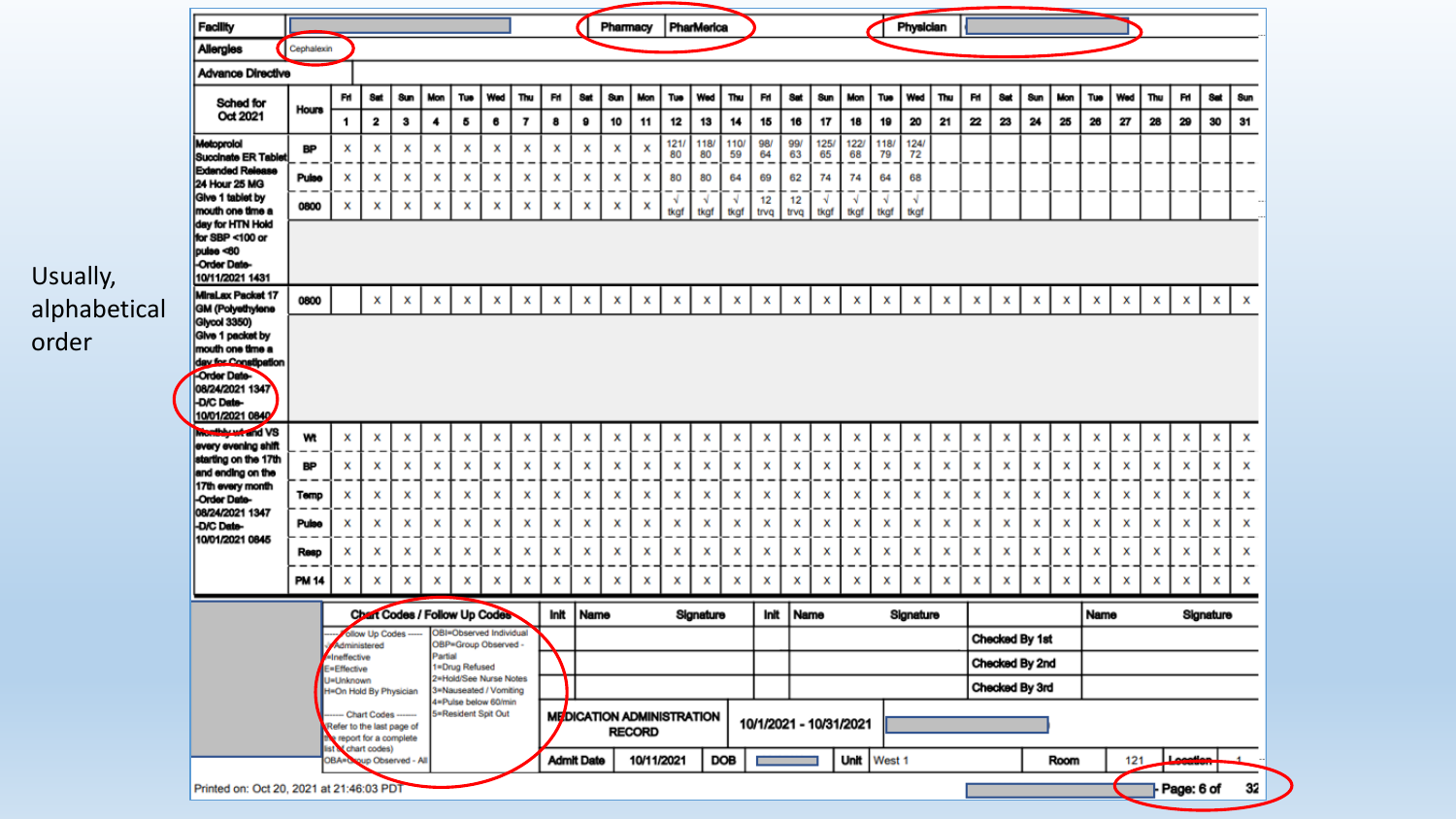| <b>Facility</b>                                            |                                                                                                 |                                 |                                                                                                        |                        |                        |                                          |                              |                                 |                        |                        | Pharmacy                         |                        |                        |                   | PharMerica<br>Physician |                             |                           |                        |                                 |                        |                                |     |     |                |                |      |      |     |                     |          |           |                |
|------------------------------------------------------------|-------------------------------------------------------------------------------------------------|---------------------------------|--------------------------------------------------------------------------------------------------------|------------------------|------------------------|------------------------------------------|------------------------------|---------------------------------|------------------------|------------------------|----------------------------------|------------------------|------------------------|-------------------|-------------------------|-----------------------------|---------------------------|------------------------|---------------------------------|------------------------|--------------------------------|-----|-----|----------------|----------------|------|------|-----|---------------------|----------|-----------|----------------|
| <b>Allergies</b>                                           | Amitriptyline, Lisinopril                                                                       |                                 |                                                                                                        |                        |                        |                                          |                              |                                 |                        |                        |                                  |                        |                        |                   |                         |                             |                           |                        |                                 |                        |                                |     |     |                |                |      |      |     |                     |          |           |                |
| <b>Advance Directive</b>                                   |                                                                                                 |                                 |                                                                                                        |                        |                        |                                          |                              |                                 |                        |                        |                                  |                        |                        |                   |                         |                             |                           |                        |                                 |                        |                                |     |     |                |                |      |      |     |                     |          |           |                |
| Sched for                                                  | <b>Hours</b>                                                                                    | Fri                             | Sat                                                                                                    | Sun                    | Mon                    | Tue                                      | Wed                          | Thu                             | Fri                    | Sat                    | Sun                              | Mon                    | Tue                    | Wed               | Thu                     | Fri                         | Sat                       | Sun                    | Mon                             | Tue                    | Wed                            | Thu | Fri | Set            | <b>Sun</b>     | Mon  | Tue  | Wed | Thu                 | Fri      | Set       | Sun            |
| Oct 2021                                                   |                                                                                                 | 1                               | 2                                                                                                      | з                      | 4                      | 5                                        | 6                            | $\overline{\mathbf{r}}$         | 8                      | 9                      | 10                               | 11                     | 12                     | 13                | 14                      | 15                          | 16                        | 17                     | 18                              | 19                     | 20                             | 21  | 22  | 23             | 24             | 25   | 26   | 27  | 28                  | 29       | 30        | 31             |
| 0XyCODONE HCI<br>Tablet 10 MG<br>Give 2 tablet via G-      | Pain<br>Level                                                                                   |                                 | 5                                                                                                      | 7<br>V                 | 8                      | 6                                        | $\overline{7}$<br>$\sqrt{ }$ | 7                               | 8                      | 6                      | 7                                | 0                      | 7                      | 8<br>$\sqrt{ }$   | $\overline{7}$          | $\overline{7}$<br>$\sqrt{}$ | $\mathbf 0$<br>$\sqrt{ }$ | 6<br>$\sqrt{ }$        | 8                               | 7<br>$\sqrt{ }$        |                                | x   | X   | x              | ×              | ×    | X    | x   | ×                   | x        | x         | x              |
| Tube every 3 hours<br>as needed for<br><b>Chronic Pain</b> | PRN                                                                                             | N<br>vpgt<br>0245<br>Ε          | N<br>MeAb<br>1242<br>Ε                                                                                 | trvq<br>0700<br>Ε      | N<br>pykb<br>0804<br>Ε | N<br>tkgf<br>0409<br>Ε                   | vpgt<br>0030<br>Ε            | $\sqrt{ }$<br>vpgt<br>0425<br>Ε | N<br>pykb<br>0735<br>Ε | √<br>tcqy<br>0041<br>Ε | N<br>vpgt<br>0315<br>Ε           | N<br>ubyh<br>0459<br>Ε | N<br>vpgt<br>0320<br>Ε | pykb<br>0833<br>Ε | √<br>vpgt<br>2315<br>Е  | vpgt<br>0229<br>Ε           | ubyh<br>0636<br>Ε         | tcqy<br>1638<br>Ε      | $\sqrt{ }$<br>pykb<br>1012<br>Ε | vpgt<br>0110<br>Ε      | $\sqrt{}$<br>vpgt<br>0230<br>Ε | x   | x   | x              | x              | x    | x    | x   | x                   | x        | x         | x              |
| -Order Date-<br>08/13/2021 0908                            | Pain<br>Level                                                                                   | 8                               | 4                                                                                                      | 7                      | 8                      | 8                                        | $\overline{7}$               | 8                               | 8                      | 4                      | 6                                | 8                      | 8                      |                   |                         | 8                           | 4                         | 5                      | 5                               | 7                      |                                | x   | x   | x              | x              | x    | x    | X   | x                   | x        | x         | x              |
| -D/C Date-<br>10/20/2021 1142                              | PRN                                                                                             | N<br>pykb<br>0807<br>Ε          | N<br>MeAb<br>1907<br>Ε                                                                                 | N<br>trvq<br>1200<br>Ε | N<br>pykb<br>1106<br>Е | N<br>pykb<br>1228<br>Ε                   | N<br>vpgt<br>0410<br>Ε       | N<br>pykb<br>1102<br>Ε          | N<br>pykb<br>1225<br>Ε | N<br>MeAb<br>1133<br>Е | N<br>toqy<br>1450<br>Е           | N<br>pykb<br>1316<br>Ε | N<br>pykb<br>0747<br>Ε |                   |                         | √<br>pykb<br>1327<br>Ε      | N<br>MeAb<br>1001<br>Е    | N<br>tcqy<br>1940<br>Ε | $\sqrt{ }$<br>ynit<br>2138<br>Ε | N<br>vpgt<br>0500<br>Е |                                | x   | x   | ×              | x              | x    | x    | ×   | x                   | x        | x         | x              |
|                                                            | Pain<br>Level                                                                                   | 8                               |                                                                                                        | 6                      | 5                      | 0                                        | 8                            | $\overline{7}$                  | 8                      | 7                      | 5                                | $\overline{7}$         | 8                      |                   |                         | 6                           | 3                         |                        |                                 | 8                      |                                | x   | x   | x              | x              | x    | x    | x   | x                   | x        | x         | x              |
|                                                            | PRN                                                                                             | N<br>pykb<br>1432<br>Ε          |                                                                                                        | N<br>tcqy<br>1610      | √<br>ynit<br>1523      | N<br>ynit<br>1610                        | N<br>pykb<br>1016            | $\sqrt{ }$<br>vpgt<br>2305      | N<br>pykb<br>1646      | N<br>vpgt<br>2315      | N<br>tcqy<br>2007                | N<br>vpgt<br>2300      | N<br>pykb<br>1240      |                   |                         | N<br>tcqy<br>1641           | N<br>MeAb<br>1600         |                        |                                 | N<br>pykb<br>1015      |                                | X   | x   | x              | x              | ×    | x    | X   | x                   | x        | x         | - -<br>x       |
|                                                            | Pain                                                                                            | 6                               |                                                                                                        | Ε<br>5                 | Ε                      | Ε                                        | Ε<br>0                       | Ε                               | U<br>6                 | Ε                      | Ε                                | Ε                      | Ε<br>3                 |                   |                         | Ε<br>5                      | Ε<br>0                    |                        |                                 | Ε<br>5                 |                                | x   | x   | x              | x              | ×    | x    | x   | x                   | x        | x         | x              |
|                                                            | Level                                                                                           | N                               |                                                                                                        | N                      |                        |                                          | N                            |                                 | N                      |                        |                                  |                        | N                      |                   |                         | N                           | √                         |                        |                                 | N                      |                                |     |     |                |                |      |      |     |                     |          |           |                |
|                                                            | <b>PRN</b>                                                                                      | tcqy<br>2042<br>Ε               |                                                                                                        | tcqy<br>2104<br>Е      |                        |                                          | ynit<br>1450<br>Ε            |                                 | tcqy<br>2033<br>Ε      |                        |                                  |                        | ynit<br>1609<br>Ε      |                   |                         | tcqy<br>2000<br>Ε           | ubyh<br>2237<br>Ε         |                        |                                 | ynit<br>1545<br>Ε      |                                | x   | x   | x              | x              | x    | x    | x   | x                   | x        | x         | x              |
|                                                            | Pain<br>Level                                                                                   |                                 |                                                                                                        |                        |                        |                                          | $\overline{7}$               |                                 |                        |                        |                                  |                        | 7                      |                   |                         | O                           |                           |                        |                                 | 7                      |                                | x   | x   | x              | x              | ×    | ×    | ×   | x                   | x        | ×         | x              |
|                                                            | PRN                                                                                             |                                 |                                                                                                        |                        |                        |                                          | N<br>vpgt<br>2315<br>Ε       |                                 |                        |                        |                                  |                        | N<br>vpgt<br>2315<br>Ε |                   |                         | V<br>ubyh<br>2338<br>Ε      |                           |                        |                                 | N<br>vpgt<br>2300<br>Ε |                                | x   | x   | x              | x              | x    | x    | x   | x                   | x        | x         | x              |
|                                                            |                                                                                                 |                                 |                                                                                                        |                        |                        |                                          |                              |                                 |                        |                        |                                  |                        |                        |                   |                         |                             |                           |                        |                                 |                        |                                |     |     |                |                |      |      |     |                     |          |           |                |
|                                                            |                                                                                                 |                                 | <b>Chart Codes / Follow Up Codes</b><br>- Follow Up Codes                                              |                        |                        | OBI=Observed Individual                  |                              |                                 | Init                   | <b>Name</b>            |                                  |                        |                        | Signature         |                         | Init                        |                           | Name                   |                                 |                        | Signature                      |     |     |                |                |      | Name |     |                     |          | Signature |                |
|                                                            |                                                                                                 | V=Administered<br>I=Ineffective |                                                                                                        |                        | Partial                | OBP=Group Observed -                     |                              |                                 |                        |                        |                                  |                        |                        |                   |                         |                             |                           |                        |                                 |                        |                                |     |     |                | Checked By 1st |      |      |     |                     |          |           |                |
|                                                            |                                                                                                 | E=Effective<br>U=Unknown        |                                                                                                        |                        |                        | 1=Drug Refused<br>2=Hold/See Nurse Notes |                              |                                 |                        |                        |                                  |                        |                        |                   |                         |                             |                           |                        |                                 |                        |                                |     |     |                | Checked By 2nd |      |      |     |                     |          |           |                |
|                                                            | 3=Nauseated / Vomiting<br>H=On Hold By Physician<br>4=Pulse below 60/min<br>5=Resident Spit Out |                                 |                                                                                                        |                        |                        |                                          |                              |                                 |                        |                        |                                  |                        |                        |                   |                         |                             |                           |                        |                                 |                        |                                |     |     | Checked By 3rd |                |      |      |     |                     |          |           |                |
|                                                            |                                                                                                 |                                 | Chart Codes -------<br>(Refer to the last page of<br>the report for a complete<br>list of chart codes) |                        |                        |                                          |                              |                                 |                        |                        | <b>MEDICATION ADMINISTRATION</b> | <b>RECORD</b>          |                        |                   |                         |                             |                           | 10/1/2021 - 10/31/2021 |                                 |                        |                                |     |     | (9663)         |                |      |      |     |                     |          |           |                |
|                                                            |                                                                                                 |                                 | OBA=Group Observed - All                                                                               |                        |                        |                                          |                              |                                 |                        | <b>Admit Date</b>      |                                  | 10/14/2021             |                        |                   | <b>DOB</b>              |                             |                           |                        | Unit                            | East 1                 |                                |     |     |                |                | Room |      | 141 |                     | Location |           | $\overline{2}$ |
| Printed on: Oct 24, 2021 at 20:19:23 PDT                   |                                                                                                 |                                 |                                                                                                        |                        |                        |                                          |                              |                                 |                        |                        |                                  |                        |                        |                   |                         |                             |                           |                        |                                 |                        |                                |     |     |                |                |      |      |     | (9663) - Page: 2 of |          |           | 5              |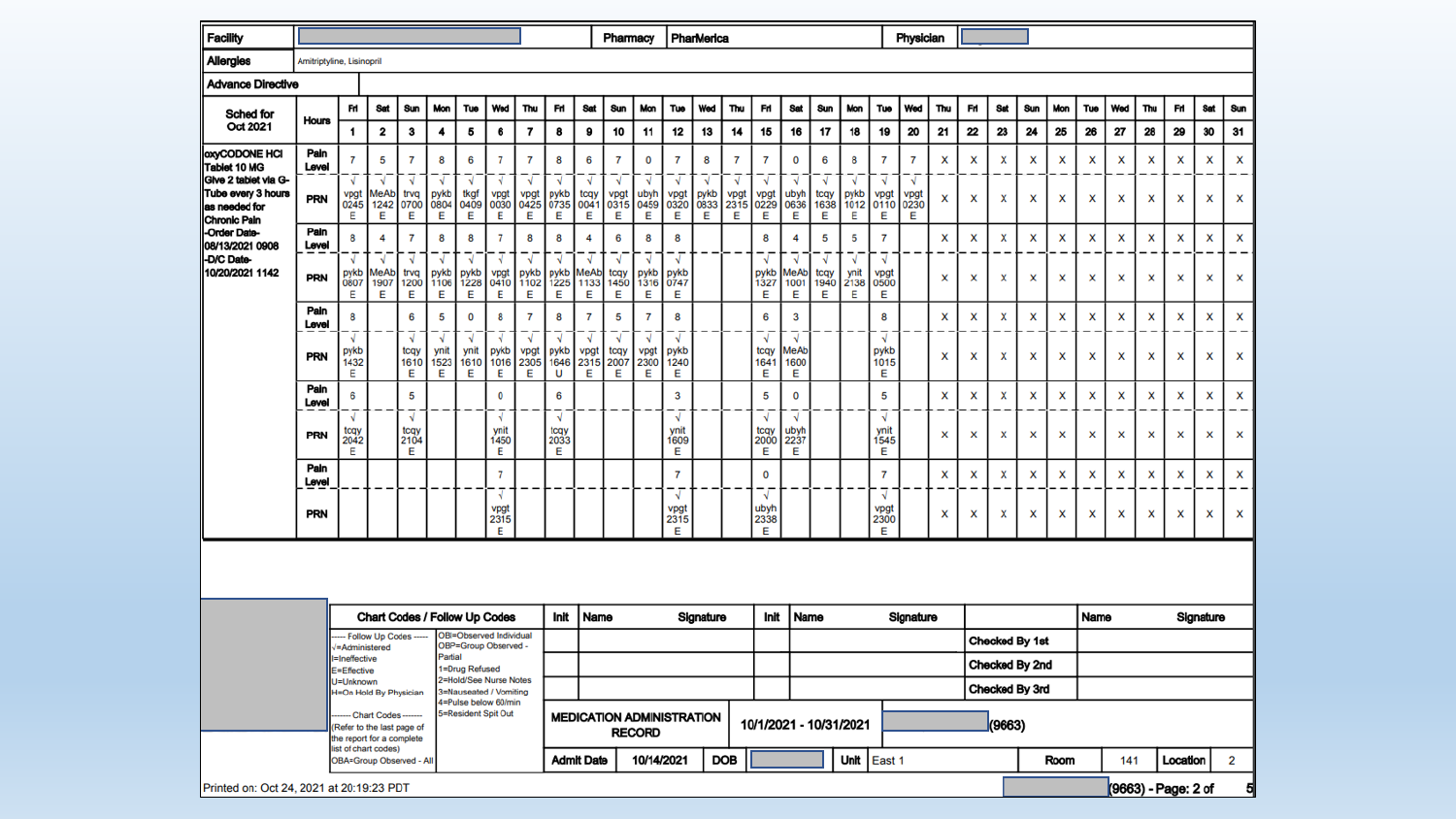- At this point given that opioids were no longer contributing to AMS/hypercarbia other etiologies were investigated. Volume overload was likely contributing as it was discovered on discussion with nephrology that patient was hypotensive during HD & therefore being inadequately dialyzed.
- Cardiac meds had not been adjusted given chart diagnoses of HFrEF and hard to control afib. Carvedilol was switched to metoprolol & ultimately beta blocker was continued only on non-HD days, improving HD tolerance.
- Additionally it was discovered that patient in fact does not have a bipap machine at SNF explaining rescurrent hypercapnic failure. A machine was arranged in consultation with pulmonology.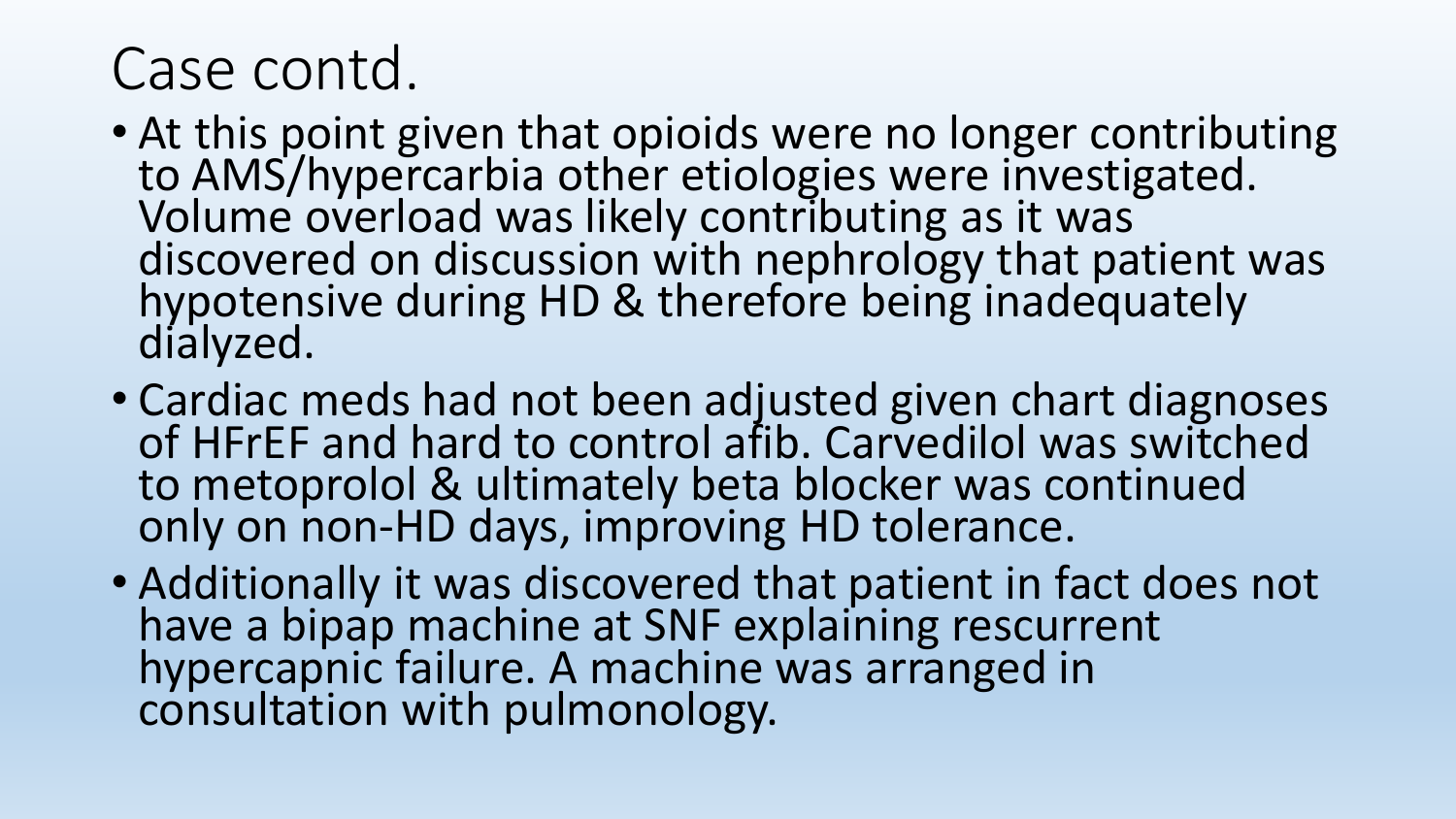### Discharging Hospitalized Patients is Complex

- Numerous data and steps needed to discharge a patient to a SNF.<sup>1</sup>
- No single intervention alone associated with reduced risk for 30-day rehospitalization.2
- Evidence based models of transitional care
	- Mary Naylor model: Transitional Care Model<sup>3</sup>
	- Eric Coleman model: Care Transitions<sup>4</sup>
	- Project RED (Re-Engineered Discharge)<sup>5</sup>

1Britton MC et al. Mapping the care transition from hospital to skilled nursing facility. J Eval Clin Pract. 2020; 26: 786–790. <sup>2</sup> Hansen LO et al. Interventions to reduce 30-day rehospitalization: a systematic review. Ann Intern Med. 2011;155:520-8. <sup>3</sup>Naylor MD et al. Comprehensive discharge planning and home follow-up of hospitalized elders: A randomized clinical trial. JAMA. 1999;281:613-620. 4Coleman EA et al. The care transitions intervention: results of a randomized controlled trial. Arch Intern Med. 2006;166:1822-1828. 5Re-Engineered Discharge (RED) Toolkit. Content last reviewed February 2020. Agency for Healthcare Research and Quality, Rockville, MD.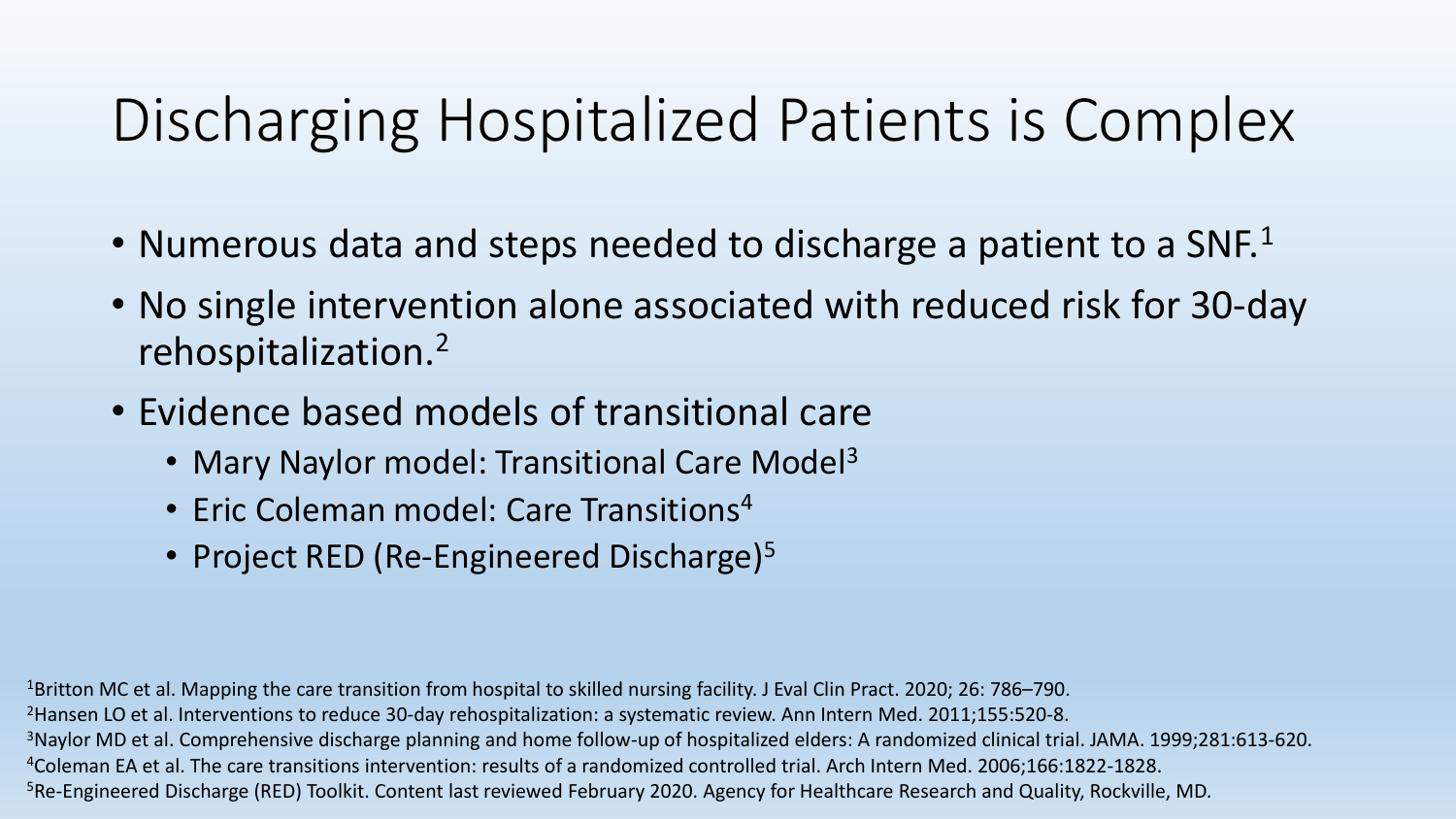### Commonalities Among Different Models

- Comprehensive assessment of the patient
- Specific interventions for readmission risk mitigation
- Communicate medication reconciliation and patient/caregiver (facility) medication management capabilities

Naylor MD et al. Comprehensive discharge planning and home follow-up of hospitalized elders: A randomized clinical trial. JAMA. 1999;281:613-620. Coleman EA et al. The care transitions intervention: results of a randomized controlled trial. Arch Intern Med. 2006;166:1822-1828. Re-Engineered Discharge (RED) Toolkit. Content last reviewed February 2020. Agency for Healthcare Research and Quality, Rockville, MD.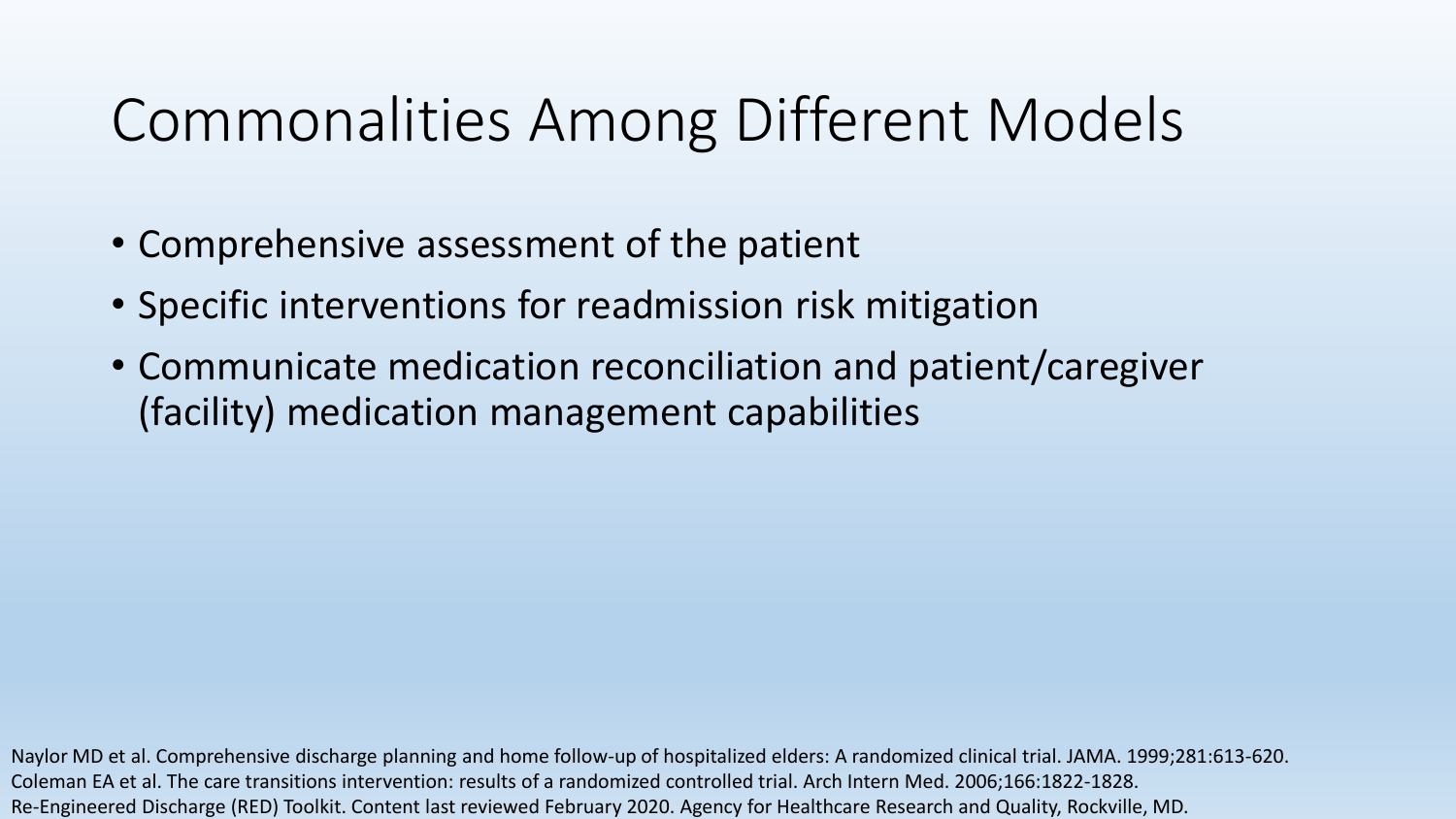### Commonalities Among Different Models

- Comprehensive assessment of the patient
- Specific interventions for readmission risk mitigation
- Communicate medication reconciliation and patient/caregiver (facility) medication management capabilities
- Establish specific goals in specific care setting
- Provide training, education, and teach-back for self management
- Communicate essential care transition information to key stakeholders across the care continuum

Naylor MD et al. Comprehensive discharge planning and home follow-up of hospitalized elders: A randomized clinical trial. JAMA. 1999;281:613-620. Coleman EA et al. The care transitions intervention: results of a randomized controlled trial. Arch Intern Med. 2006;166:1822-1828. Re-Engineered Discharge (RED) Toolkit. Content last reviewed February 2020. Agency for Healthcare Research and Quality, Rockville, MD.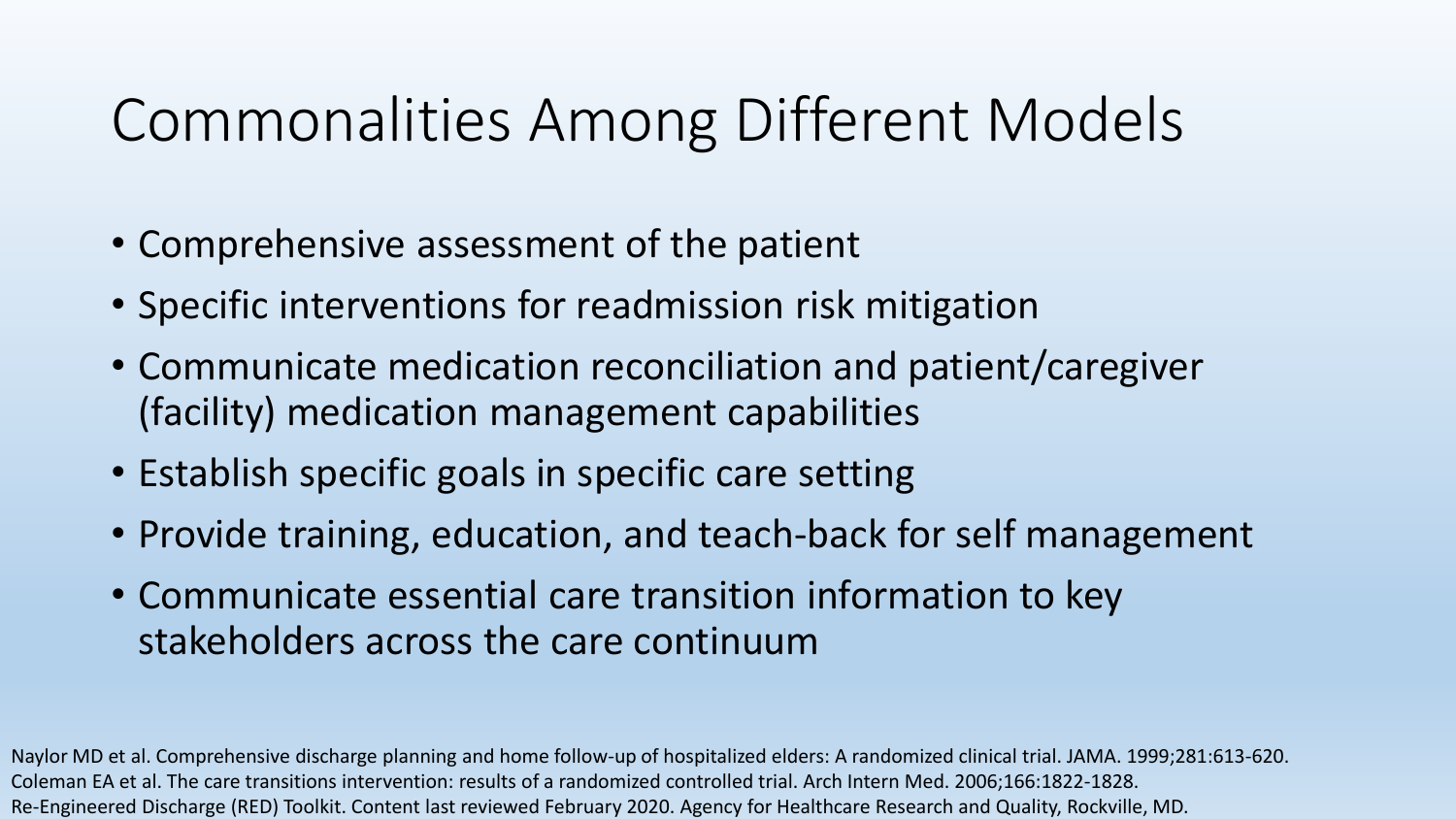- While patient had a chart diagnosis of neurocognitive disorder. At this admission a detailed chart review revealed no prior work up for neurocogitive disorder and no formal assessment of decision making capacity.
- Warm hand off was made to SNF provider with discussion regarding need for palliative care and goals of care conversation with LNOK (ex wife).
- There were no further readmissions over next 2 months